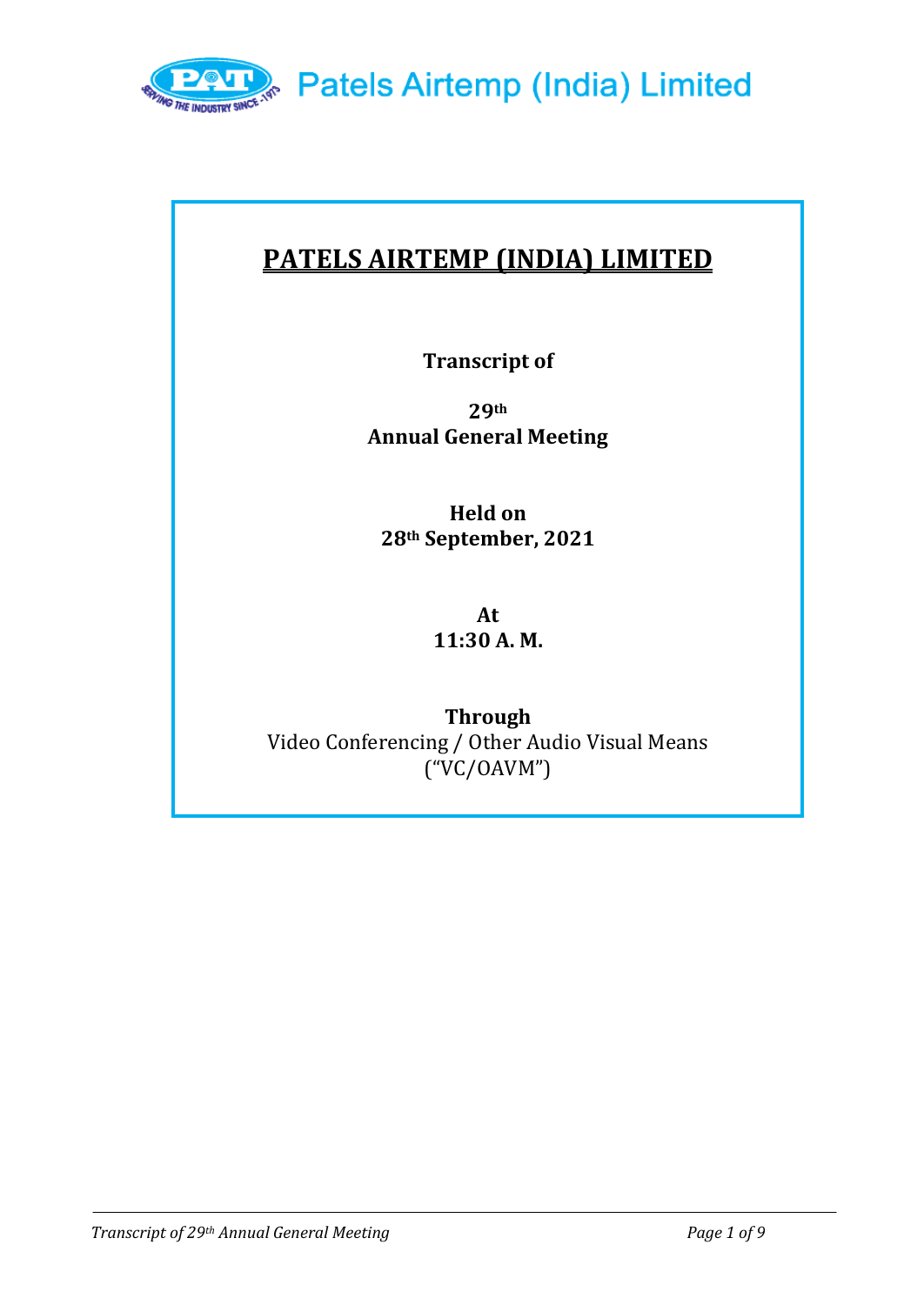

# *Welcome Address –Mr. Nikhil M. Patel, Company Secretary*

I am Nikhil Patel, Company Secretary of Patels Airtemp (India) Limited present in this meeting at the common venue.

On behalf of the Board of Directors and Chairman of the Company, I welcome the members at this 29th Annual General Meeting of the Members of the Company through Video Conferencing (VC).

In view of ongoing COVID-19 pandemic prevailing across the country, this Annual General Meeting is being conducted through Video Conferencing (VC) in accordance with the framework issued by Ministry of Corporate Affairs & SEBI vide their various circulars.

The Company has availed the facility of video conferencing provided by CDSL for holding this meeting and for remote e-voting as well as e-voting during this meeting.

Facility for joining this meeting through Video Conferencing (VC) is made available for the members on a first-come-first-served basis and will continue throughout the proceedings of this meeting.

In this meeting, Mr. Narayanbhai G. Patel, being Chairman of the Board of Directors, who is personally present at the common venue, has presided over this meeting as a Chairman. He is the Chairman & Whole-time Director of the Company.

Mr. Shivang P. Patel, Whole-time Director and Mr. Apurva V. Shah, Whole-time Director of the Company are also personally present in this meeting at the common venue.

Mr. Hareshkumar I. Shah, Independent Director of the Company is also personally present in this meeting at the common venue. Mr. Hareshkumar I. Shah is a Chairman of all Board Committees including Audit Committee and Stakeholder's Relationship Committee of the Directors of the Company.

Mr. Sanjiv N. Pael, Managing Director of the Company and Mr. Rajendrakumar C. Patel, Independent Director of the Company, is also present in this meeting through Video Conferencing (VC).

Mr. Kamlesh R. Shah, Chief Financial Officer (CFO) of the Company is personally present at the common venue.

Mr. Vasant Tanna, Partner of Shah & Shah Associates, Statutory Auditors of the Company, is also present in this meeting through VC.

Mr. Punit Lath, Practicing Company Secretary & Secretarial Auditor of the Company is also present at the common venue. Mr. Punit Lath, Practicing Company Secretary is also Scrutinizers to scrutinize e-voting for this meeting, *i.e.* remote e-voting as well as e-voting during this meeting.

Mrs. Veenaben B. Patel and Mr. Himanshu N. Rawal, Independent Directors of the Company, could not attend this meeting due to their pre-occupations.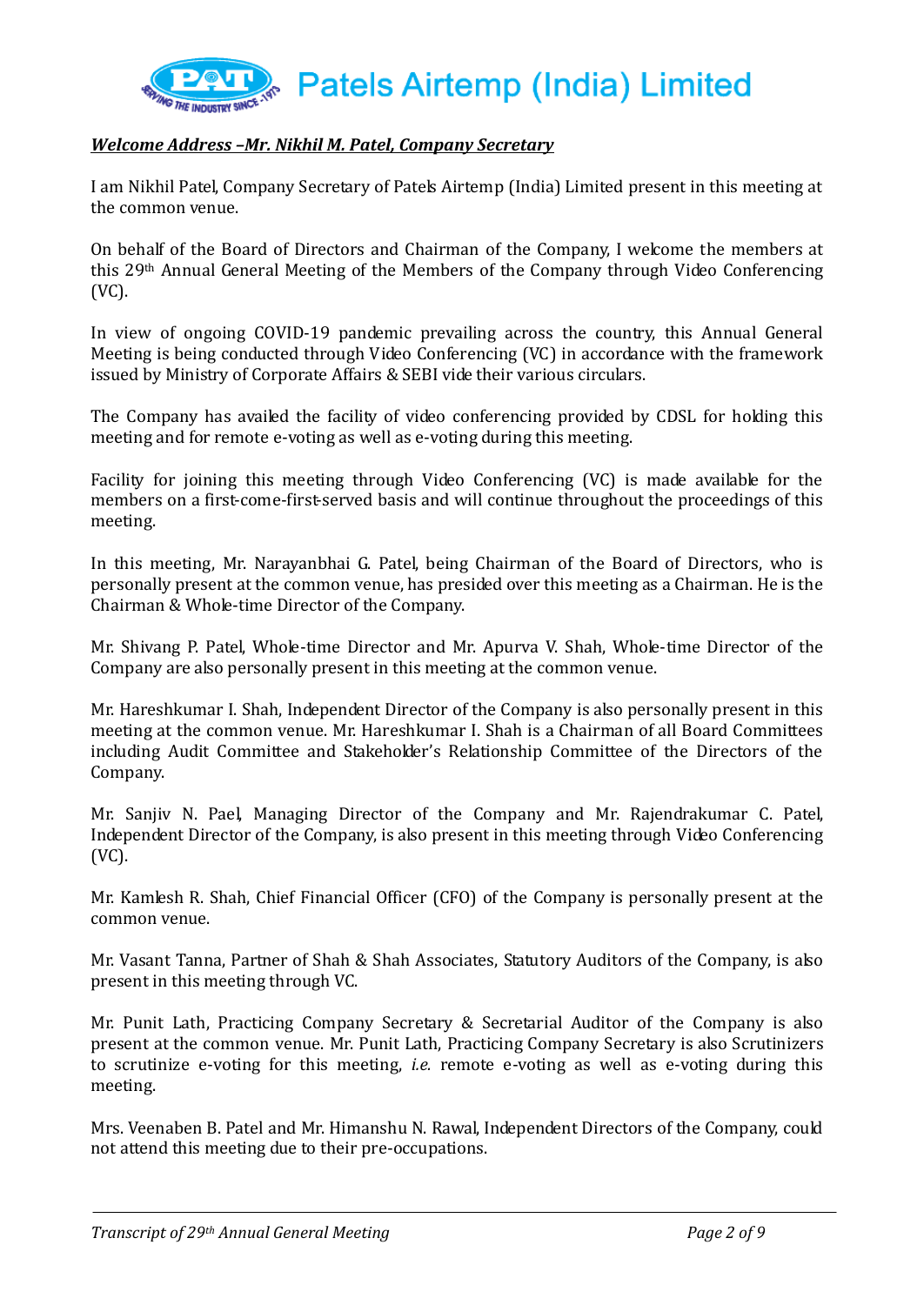

We have the requisite quorum personally at the common venue to conduct the proceedings of this meeting. Participation of members through Video Conferencing (VC) is being reckoned for the purpose of quorum as per the circulars issued by MCA and Section 103 of the Companies Act, 2013.

The quorum being present, with the permission of the Chairman, I call this meeting in order.

As this Annual General Meeting is being held through Video Conferencing (VC), the facility for appointment of proxies by the members was not applicable and hence the proxy register is not available for inspection to the members.

The Company has received Board Resolutions under Section 113 of the Companies Act, 2013 from Company and LLP appointing their representatives to attend this meeting and to vote on behalf of the Company and LLP either at this meeting by e-voting or through remote e-voting, holding total 14,31,954 Equity Shares in the Company representing 28.24 % of the Share Capital. In this regard, Mr. Narayanbhai G. Patel has attended this meeting as Representative on behalf of the said Company and LLP.

The Register of Directors' Shareholding and Register of Contract has been made available electronically for inspection by the members during this meeting.

Since the Annual Report for the year 2020-21 including Notice of this meeting dated 10<sup>th</sup> August, 2021 is already circulated to all the members through mail and all of you have received the same, on behalf of the Chairman I take the notice convening this meeting as read.

Members may please note that the Statutory Auditors and Secretarial Auditor of the Company have not made any Qualifications or Adverse Remarks in their report related to the Financial Statements of the Company and for other matters for the year ended 31st March, 2021. In view of the same, there is no need to read the Auditors Report.

We now take up the resolutions under Ordinary and Special Business as set forth in the Notice of this meeting. The text of the resolutions along with explanatory statement is provided in the Notice circulated to the members.

As per notice, item No. 1 is relating to adoption of Audited Standalone & Consolidated Financial Statements of the Company for the year ended  $31<sup>st</sup>$  March, 2021, along with reports of the Directors and Auditors thereon, which is proposed to be passed by an Ordinary Resolution.

Item No. 2 is relating to declaration of dividend of Rs. 2.50 per share i.e. 25% on 50,70,240 Equity Shares of Rs. 10/- each of the Company for the year ended 31st March, 2021, as recommended by the Board of Directors, subject to deduction of tax at source, which is proposed to be passed by an Ordinary Resolution.

Item No. 3 is relating to re-appointment of Mr. Apurva V. Shah as a Director of the Company, as recommended by the Board, who retires by rotation in terms of Section 152 of the Companies Act, 2013 and being eligible offers himself for re-appointment, which is proposed to be passed by an Ordinary Resolution.

Item No. 4 as per Notice is relating to re-appointment of Mr. Apurva V. Shah as Whole-time Director of the Company for a further period of 3 years w.e.f.  $11<sup>th</sup>$  August, 2021 up to  $10<sup>th</sup>$  August,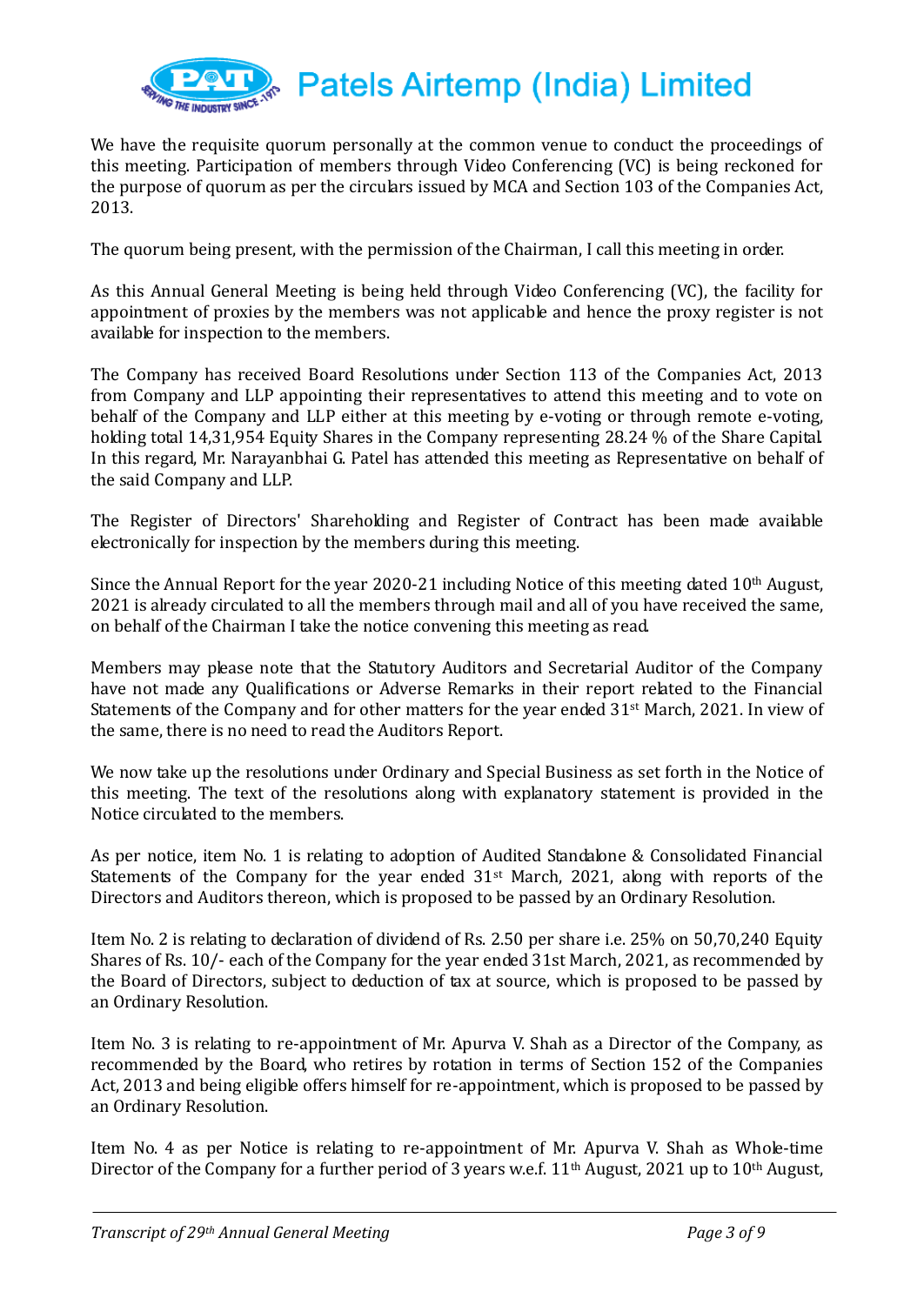

2024 with payment of remuneration including Salary of Rs. 2,30,000/- per month plus perquisites and allowances for the said period of 3 years, which is proposed to be passed by an Ordinary Resolution.

Item No. 5 as per Notice is relating to ratification for payment of remuneration of Rs. 70,000/ plus applicable taxes and out-of-pocket expenses, if any, to Cost Auditors Rajendra Patel & Associates, Cost Accountant, for the financial year ending on 31st March, 2022, which is proposed to be passed by an Ordinary Resolution.

Before we proceed, Members please note that pursuant to the provisions of Section 108 of the Companies Act, 2013 and the Rules made thereunder and SEBI Listing Regulations, the Company had provided remote e-voting facilities to its Members through CDSL, to cast their votes by electronic means on all the resolutions set forth in the Notice. The remote e-voting was commenced on 25th September, 2021 and ended on 27th September, 2021. The cut-off date for eligible vote by the members for remote e-voting and e-voting in this meeting was  $21^{st}$ September, 2021.

Further, the facility to vote on resolutions through electronic voting system during this meeting is made available to the members who participated in the meeting and had not cast their votes through remote e-voting.

The members who have cast their vote by remote e-voting may attend this meeting but shall not be entitled to vote again in this meeting.

So, Members can now vote on the resolutions. Members can click on "Vote" tab on the video conferencing screen to avail this feature.

Members may note that the voting on the CDSL platform will continue to be available for the next 15 minutes. Therefore, members who have not cast their vote yet are requested to do so.

However, meeting will continue for other formalities.

Now I request, the Chairman Mr. Narayanbhai G. Patel to say few words about the performance of the Company.

## *Welcome Address & Speech – Mr. Narayanbhai G. Patel, Chairman*

## *Ladies and Gentlemen,*

It is a great honor and privilege for me to address all of you. I am happy to welcome all the Members at this 29th Annual General Meeting of the Members of the Company.

In view of the ongoing COVID-19 pandemic prevailing in India, this Annual General Meeting is being conducted through Video Conferencing in accordance with the framework issued by the Ministry of Corporate Affairs and SEBI vide their various circulars.

The Audited Standalone and Consolidated Financial Statements of the Company for the year ended on 31st March, 2021 including Directors' Report and Auditors Report are in your hands and you would have got the opportunity of studying the same and with your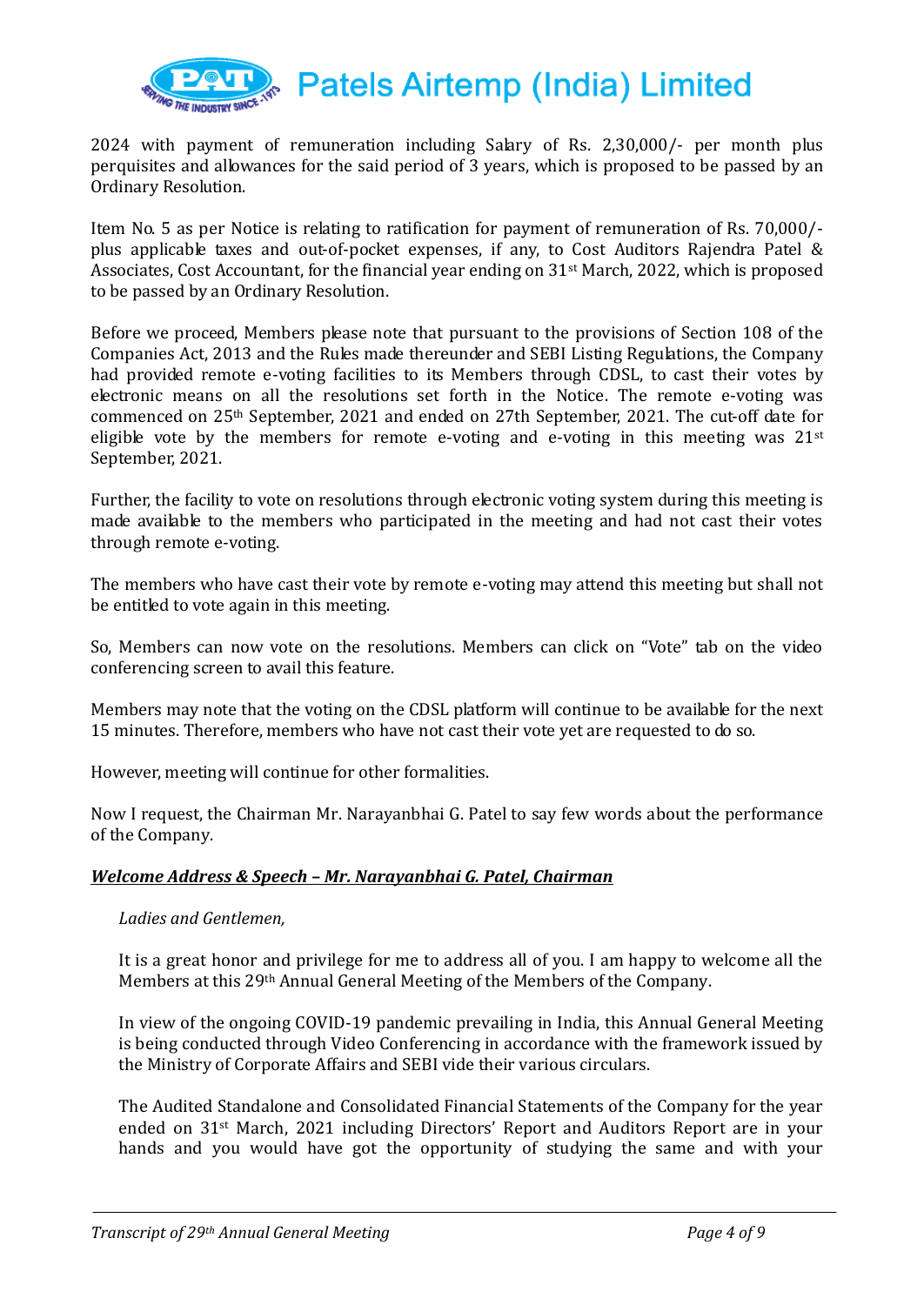

permission, I shall take them as read. I am sure that this Annual Report would give you a description of the Company and its operations pertaining to the year.

Your large presence, in this important meeting, is the testimony of your strong support and faith in us and this inspires us to achieve newer milestones of success.

## **FINANCIAL PERFORMANCE:-**

It gives immense pleasure and happiness to share with you the performance of the Company during the financial year 2020-2021.

The Company has earned Revenue from Operations of Rs. 255.40 Crores during the year ended on  $31<sup>st</sup>$  March, 2021 as against Rs. 237.42 Crores earned during the previous year ended on  $31<sup>st</sup>$  March, 2020, giving a rise of 7.57 % as compared to previous year.

The Company has earned Net Profit of Rs. 11.37 Crores for the year ended on 31st March, 2021, as compared to Net Profit of Rs. 11.30 Crores earned during the previous year ended on 31st March, 2020.

However, due to ongoing COVID-19 pandemic in India and the World, the production of the Company was affected and the Rakanpur Factory of the Company was completely closed for One (1) month due to lockdown announce by the Government. Also, after lockdown, when factory was opened, there were labour shortage for three to four months, due to which, production was also affected.

Mean while, the cost of material has been increased significantly which also affected the profit margin of the Company as due to pressure, the Company was compelled to purchase the said materials with increase price.

#### **DIVIDEND:-**

I am pleased to inform you that this year also Company has continued to reward its esteemed Members for the faith and support they have shown in the Company and declared and maintained 25% dividend on Equity Shares for the year ended on 31st March, 2021. The Company has paid dividend not only continuously for the last 15 years since 2006-2007 but also increased from 10% in 2006-2007 to 25% in 2020-2021.

#### **ORDER BOOK POSITION:-**

We are proud to announce that Order book position of your Company is very sound. Your Company is having confirmed Orders of about Rs. 282 Crores on hand as on  $1<sup>st</sup>$  August, 2021.

#### **EXPANSION UNDER NEW GREENFIELD PROJECT:-**

As the members are aware that during the previous year, the Company has set up a new Greenfield project at Dudhai, Taluka. Kadi, Dist. Mehsana, Gujarat for dedicated manufacturing of Air Cooled Heat Exchanger and Air Fin Cooler in total land area of 43,576 Sq. Mtr. and covered area of 5,900 Sq. Mtr.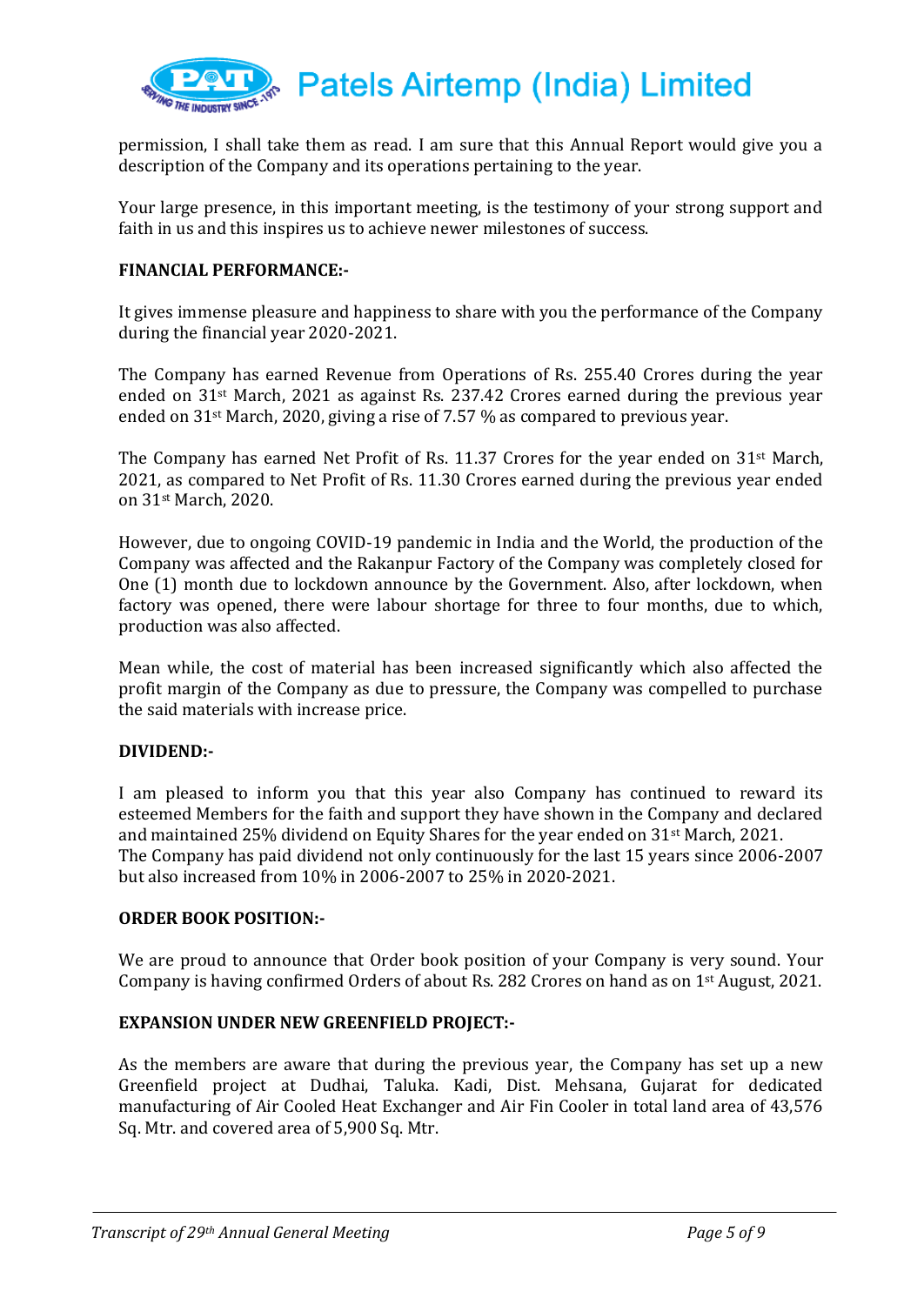

The operations of the said Dudhai Unit has already been commenced during the year under review and have been fully operationalised with two bays having lifting capacity of 40 Tone each.

By establishing a new Greenfield project, the Company has created additional infrastructure required for the purpose of taking care of a part of the production process and primarily removed the space constraints and the company is in a position to carry out the assembly operations in a cost effective and efficient manner.

#### **RESPONSIBILITY TOWARDS SOCIETY:-**

We believe to continue development of our business as well as to be a part of development of our Society. Hence, we take small initiative towards Social Responsibility for making positive impact on society through relevant provisions of the Companies Act, 2013 and Companies CSR Rules, 2014. During the Financial Year 2020-2021, your Company has spent Rs. 25.51 Lakhs on CSR for promoting Rural Development, Health Care, Education, Social Development and Skill Development.

#### **APPRECIATION:-**

The Board of Directors expresses their deep condolence on the sad demise of Mr. Narendra G. Patel on 8th February, 2021, who was Whole-time Director of the Company. The Board appreciate the valuable services rendered by him during his tenure as Whole-time Director of the Company.

The Board also appreciates the valuable services rendered by Mr. Vinodkumar C. Desai as an Independent Director of the Company, who ceased to be an Independent Director with effect from 1st January, 2021 due to his resignation.

#### **ACKNOWLEDGMENT:-**

Towards the end, I take this opportunity to thanks our Bankers for their wholehearted support to the Company. I am grateful to my colleagues on the Board for their valuable guidance and support. I also thank the suppliers for their kind co-operation. I can't forget to acknowledge the untiring dedication of all the employees and staff of the Patels Airtemp. I express my sincere gratitude to all our shareholders for their continuous confidence reposed in the Company and look forward to their continued support and co-operation in a still larger measure in the days ahead in our endeavor to take Patels Airtemp to greater heights.

Thank you.

#### *Mr. Nikhil M. Patel, Company Secretary*

Thank you Chairman Sir.

The Company has received requests from few members to register them as speakers at the meeting. Accordingly, the floor will now be open for these members to express their views.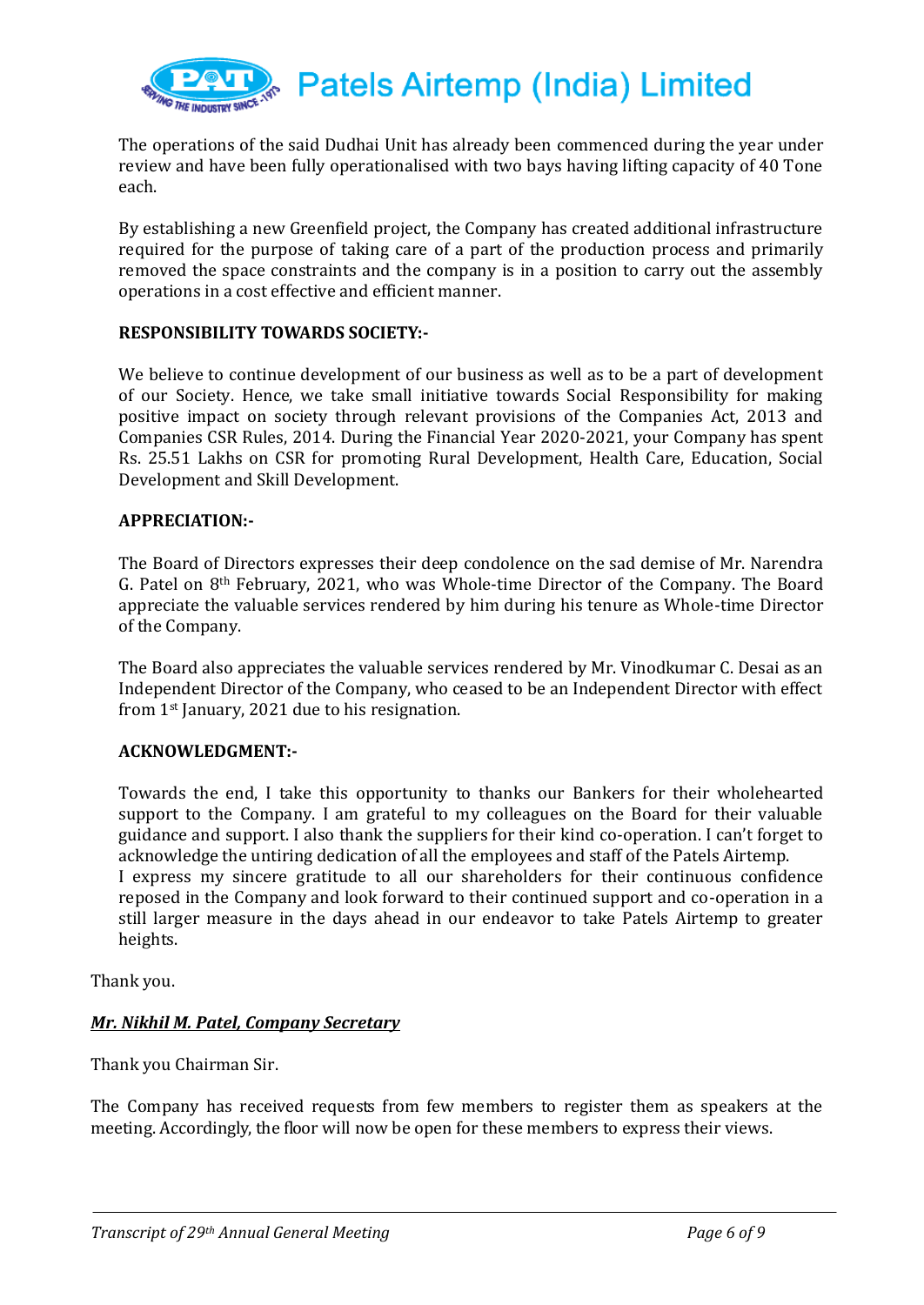

It may be noted that the Company reserves the right to limit the number of members asking questions depending on the availability of time at the meeting.

Now I'm commencing the Q & A session. I will take the name of the shareholder one by one who are registered as speakers in this meeting who will come on screen and asked Q & A. After finished the Q & A from speakers, the management team will answer the questions.

The first shareholder we have today is Mr. Hardik Jain. I request to moderator to join him and unmute for speck.

Mr. Hardik Jain you can now asked your questions.

## *Mr. Hardik Jain, Shareholder Speaker*

Good Morning Sir I am Hardik Jain from Mumbai, I have two Questions.

Number One is what plan Greenfield projects? As now our capacity almost full Rs. 250 Cr., Rs. 300 Cr. Turnover Do you have planned any expansion in coming two years?

Number Two is, for Gas compressor systems we are getting input orders from Gujarat Gas & Adani Gas can you give numbers of order and what is status?

What is major growth plan for this Company? Because the Rs. 250 Cr., Rs. 300 Cr. Turnover Since last long?

Thank you Sir.

#### *Mr. Narayanbhai G. Patel, Chairman*

Actually for expansion we have taken up action. As I have told in my Speech, we have put up facility at set up a new Greenfield project at Dudhai, Taluka. Kadi, Dist. Mehsana, Gujarat for dedicated manufacturing of Air Cooled Heat Exchanger and Air Fin Cooler in total land area of 43,576 Sq. Mtr. and covered area of 5,900 Sq. Mtr. That's why facility for Exchangers we have achieves good result in this pandemic year. So in future this part particularly for Exchanger work at capacity 100% for facility Exchangers & research. For that part now we are anticipate further expansion for land as and when required.

We have Rs. 282 Cr. Order and there are so many orders are in pipeline. Big problem early sales and labour control. Now it is smooth going and we take necessary action and we will increase rate of production.

#### *Mr. Hardik Jain, Shareholder Speaker*

Our June Quarter Result effect only due to Corona Second wave, it is normalizes from Q3 onward or if you take some more time to normalize?

#### *Mr. Narayanbhai G. Patel, Chairman*

There is little bit problem, the rules is like that we have some material at Kandal Port for shipment. About Rs. 37 Cr. which we could not consider as Sales. Unfortunately, forging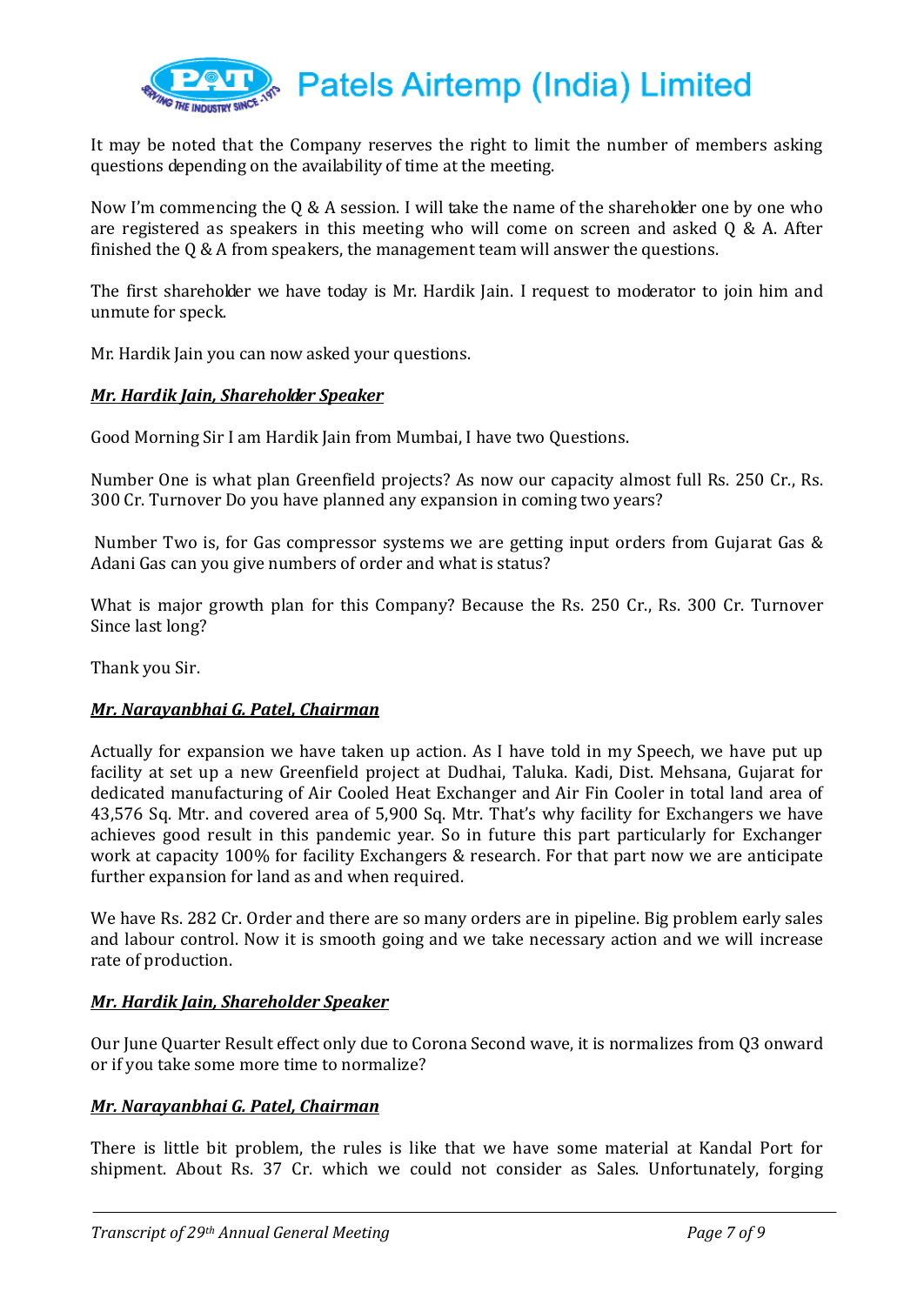

customer they could not mange for shipment and it is pending. Even today they could lift the material. Unless, it is not ship we can not included in our total turnover. That's why today we cannot maintain over growth on paper. But it is already at their.

## *Mr. Hardik Jain, Shareholder Speaker*

Sir, we have step-up subsidiary in USA are we accepting some good order from USA?

#### *Mr. Narayanbhai G. Patel, Chairman*

Yes, we are started like that, unfortunately we could not contain customer from there. Unfortunately, we have not mobilized them. By the time everything going smooth, actually what happened in America people put the faith if we have some branch in USA. So we have opened this Company. Due to Corona-19 we have stuck-up with this.

#### *Mr. Hardik Jain, Shareholder Speaker*

Sir, One more question, margin profile for our USA export would be in the range of 20% to 22%, which is normally India in the in the range 12% to 13%. So, our margin profile would be better in USA Export? That is my understanding. Is my understanding is correct Sir?

#### *Mr. Narayanbhai G. Patel, Chairman*

Actually, our export in last two years order from Dangote Petroleum Refinery, Nigeria. Now order is almost completed. We have very few orders for export now day.

#### *Mr. Hardik Jain, Shareholder Speaker*

Thank you Sir. No more questions. Thank you.

#### *Mr. Nikhil M. Patel, Company Secretary*

Thank you Mr. Hardik Jain, for your questions.

Now, the second shareholder speaker is Mrs. Swechha Jain, and I request to Mrs. Swechha Jain to start her questions.

#### *Mr. Hardik Jain, Shareholder Speaker*

On behalf of Mrs. Swechha Jain, Mr. Hardik Jain replied that we are both from same family and seat together and we have same question, so no further questions from Mrs. Swechha Jain. Thank you Sir.

#### *Mr. Nikhil Patel, Company Secretary*

Thank you, Mr. Hardik Jain and Mrs. Swechha Jain for your questions.

Now request to third shareholder is Mr. Kriti Shah. I request to moderator to join him and unmute for speck.